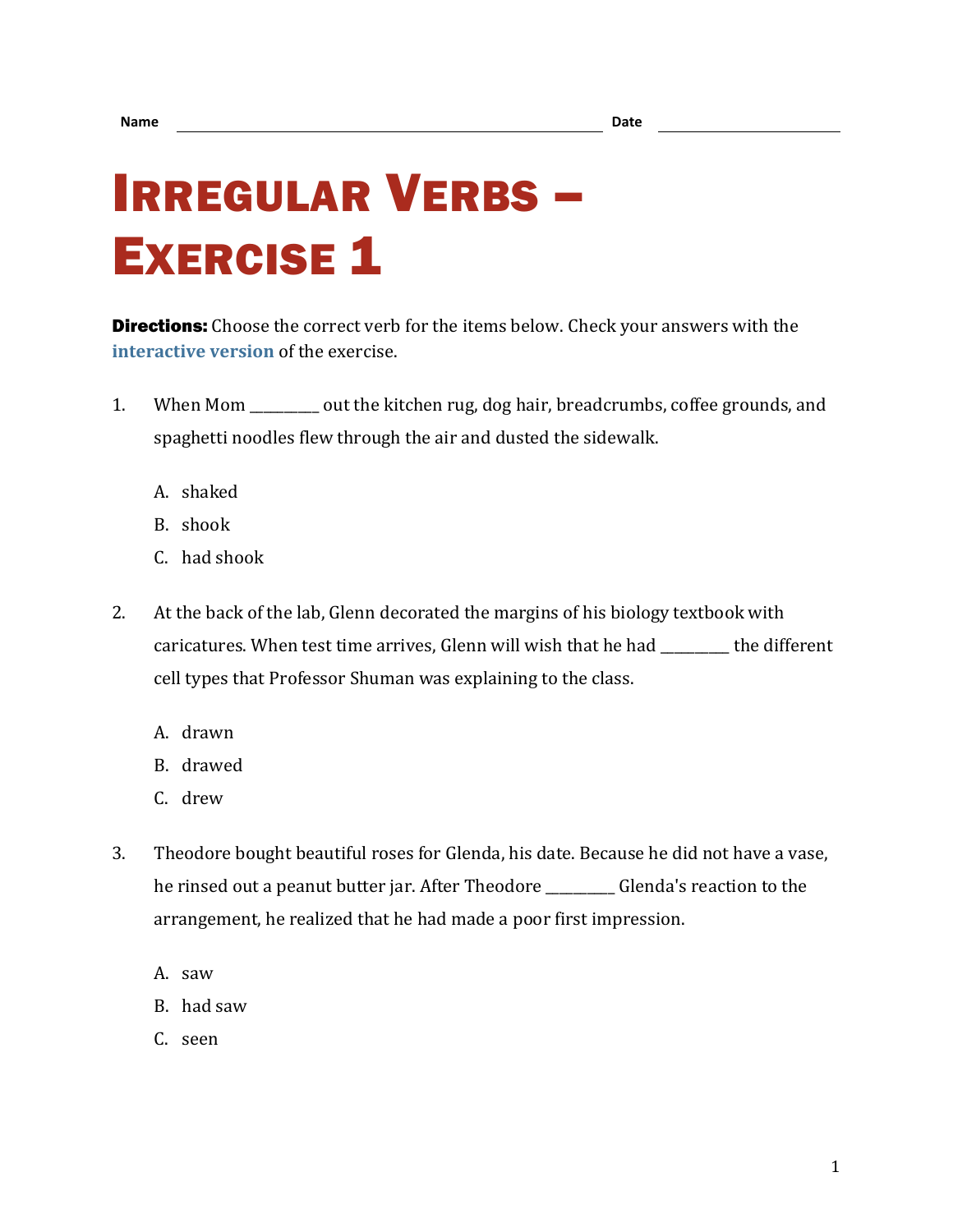- 4. Jennifer has discovered that hanging clothes outside to dry has its disadvantages. Recently, a spider crept into a pair of her jeans and \_\_\_\_\_\_\_\_\_\_ a day biting the "intruder"—Jennifer's bare leg—that had invaded the arachnid's new home.
	- A. spend
	- B. spended
	- C. spent
- 5. Professor Ayer \_\_\_\_\_\_\_\_\_ several deep breaths to keep from exploding at Jerry, whose excuse for missing yet another class was that Grandma had died—for the fifth time in one semester!
	- A. taked
	- B. took
	- C. tooked
- 6. Diane always wonders where she will next discover a pair of her husband's dirty socks. Yesterday Mike \_\_\_\_\_\_\_\_\_\_ two in the refrigerator next to a carton of orange juice.
	- A. leaved
	- B. leaft
	- C. left
- 7. When Richie jammed the photocopier for the eighth time, Sharon, the administrative assistant, picked up a heavy stapler and \_\_\_\_\_\_\_\_\_\_ it at his head.
	- A. through
	- B. throwed
	- C. threw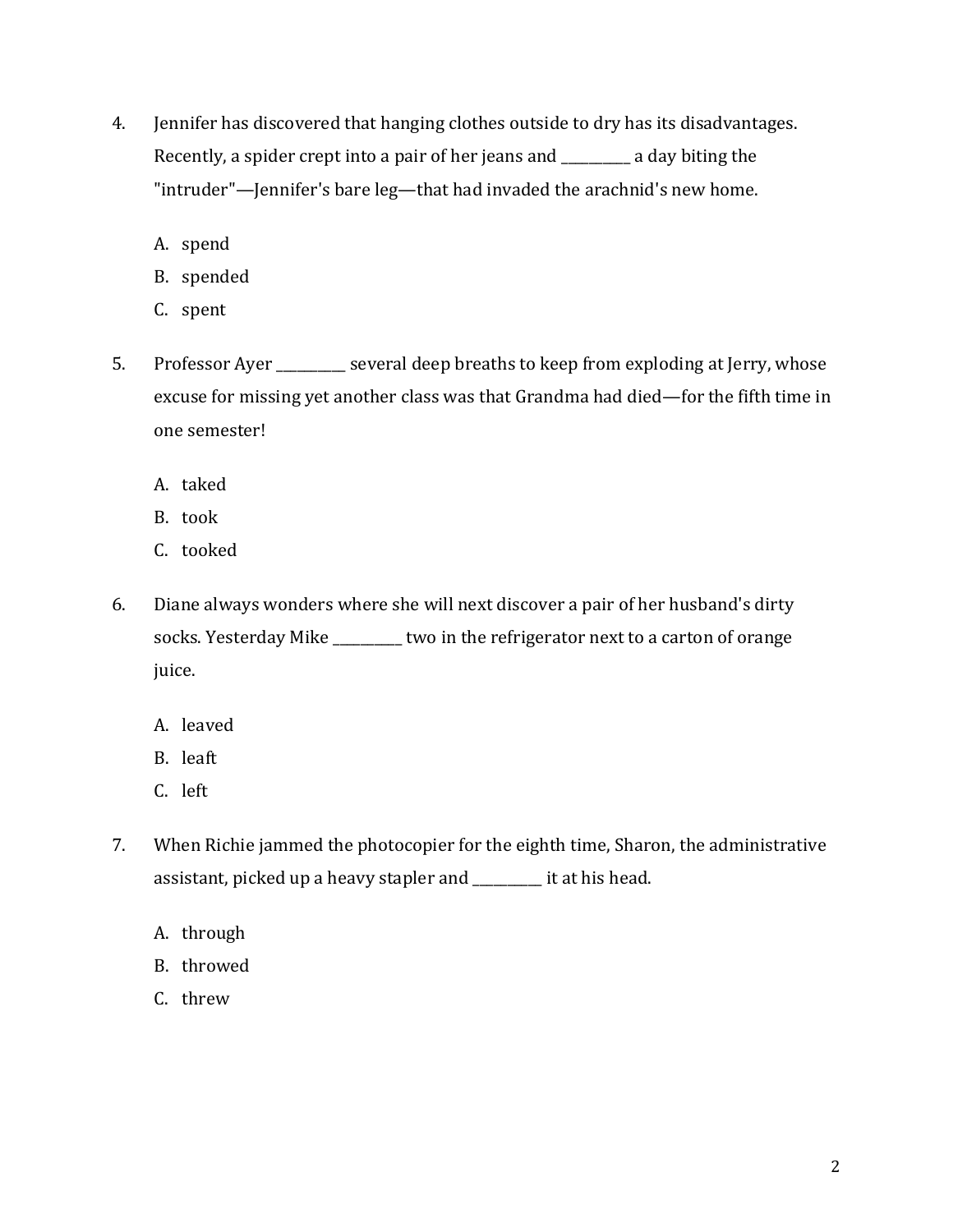- 8. Because her hands were still slippery with soap, Marilyn dropped the watermelon, which \_\_\_\_\_\_\_\_\_\_ on the floor in an explosion of pulp and seeds.
	- A. busted
	- B. bust
	- C. burst
- 9. On his way to an interview, Geraldo stepped in gum. Nervous about the meeting, he failed to notice the candy wrapper and leaves that \_\_\_\_\_\_\_\_\_\_ to his shoe as he walked from the parking garage to the lobby.
	- A. sticked
	- B. stuck
	- C. stucked
- 10. On Christmas Eve, Captain Beane wore a pair of antlers while greeting passengers boarding his 727. The costume \_\_\_\_\_\_\_\_\_\_ little trust in Louise, whose fear of flying required a *serious* pilot.
	- A. built
	- B. build
	- C. builded
- 11. Jim would have \_\_\_\_\_\_\_\_\_\_ the difficult and dirty job of cleaning the slimy gutters if the blue sky, seventy-degree weather, and new titanium graphite driver had not summoned him to the golf course.
	- A. began
	- B. begun
	- C. beginned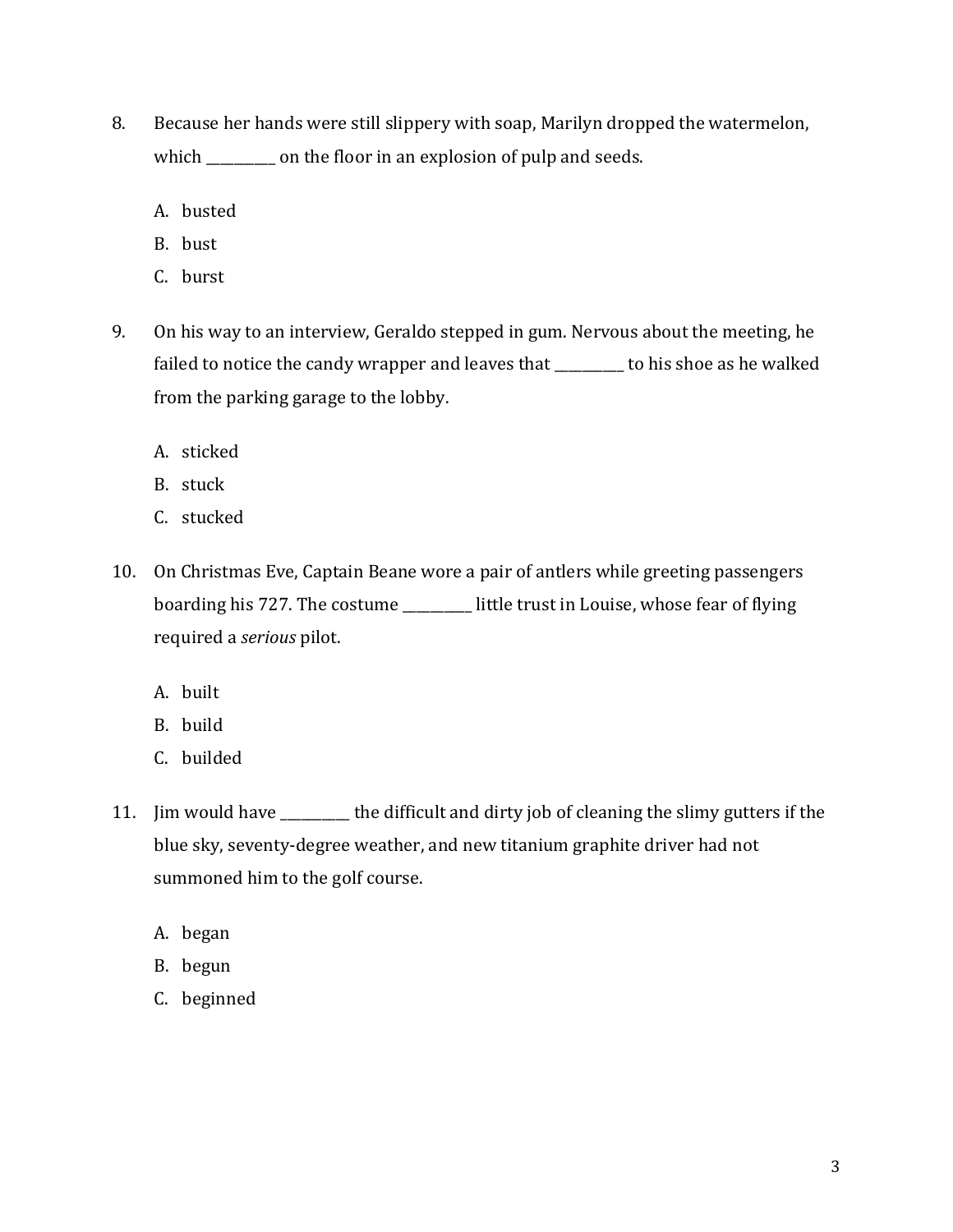- 12. After losing electricity during the hurricane, the Martinez family \_\_\_\_\_\_\_\_\_\_\_ candles, speared hot dogs on pencils, and roasted the wieners over this makeshift barbecue.
	- A. lit
	- B. lited
	- C. litted
- 13. Because Nigel had \_\_\_\_\_\_\_\_ to the supermarket with this week's grocery money, Shirley expected him to return with bread, milk, and other essentials. Boy, was she angry when he came home with fifty dollars worth of losing lottery tickets!
	- A. gone
	- B. went
	- C. goed
- 14. When Henry opened the vegetable crisper at the bottom of the refrigerator, the puddle of rotting lettuce that he discovered \_\_\_\_\_\_\_\_\_\_ up the kitchen for the rest of the day.
	- A. stinked
	- B. stank
	- C. stanked
- 15. Whenever Mike \_\_\_\_\_\_\_\_\_ his Cessna 152, a small airplane, he worried about running out of fuel, hitting birds, and being abducted by alien spaceships.
	- A. flied
	- B. flown
	- C. flew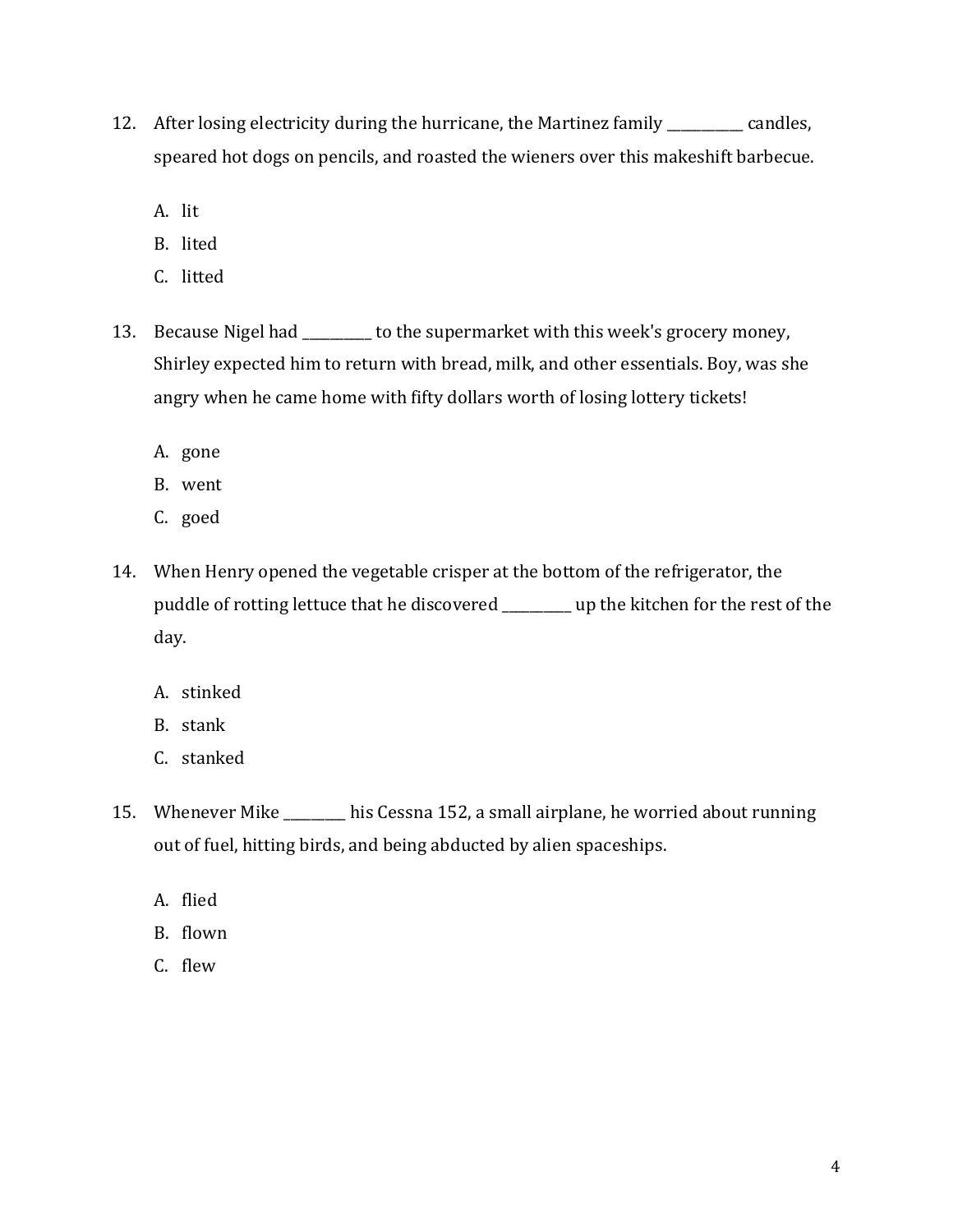- 16. Audrey had just \_\_\_\_\_\_\_\_\_\_ into her first forkful of omelet when she noticed mushrooms in the egg. Because she was highly allergic to this vegetable, she had to spit the mouthful into her napkin, wiping her tongue with a clean corner.
	- A. bited
	- B. bitt
	- C. bitten
- 17. Maria \_\_\_\_\_\_\_\_\_\_ from the cold glass of soda, trying to extinguish the anger that, lavalike, threatened to explode at her husband Darren, who had spent the day watching college football instead of mowing the lawn.
	- A. drinked
	- B. drank
	- C. drunk
- 18. Raphael would have \_\_\_\_\_\_\_\_\_\_ jeans and a T-shirt to the interview if he thought such attire would land him the job. Because he knew better, Raphael struggled into a scratchy suit that made him feel as though ants were crawling over his skin.
	- A. wore
	- B. worn
	- C. worned
- 19. At first, Rose \_\_\_\_\_\_\_\_\_\_ to tolerate Simon's lack of punctuality. His good looks compensated for her having to wait an extra ten or fifteen minutes. But once Simon's tardiness hit half an hour, Rose dumped him for a boyfriend who looked at his watch.
	- A. chose
	- B. choose
	- C. choosed